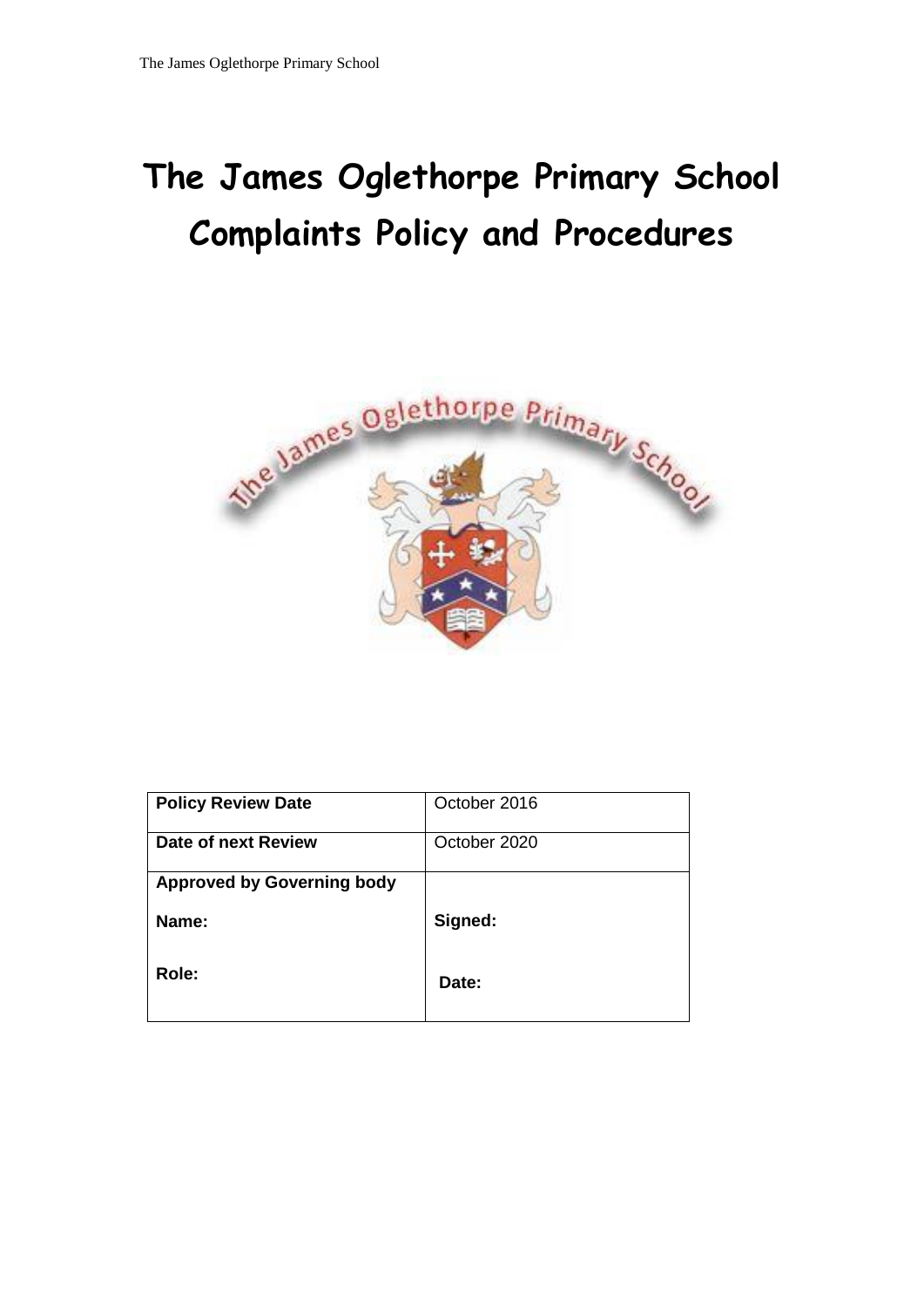## **COMPLAINTS POLICY AND PROCEDURE**

#### **Rationale: Background and Legal Framework**

The 1998 School Standards and Framework Act required governing bodies, in accordance with regulations, to establish procedures dealing with non-statutory complaints and to publicise their procedures. No such regulations were made by the Secretary of State.

The 2002 Education Act has established that all governing bodies must have complaints procedures in place by September 2003 and must have regard to guidance given by the Secretary of State. The DfES issued via its website, guidance regarding a model policy for governing bodies to consider and to adopt or adapt as appropriate. *This policy is based on that model.*

In terms of LEA statutory duties or powers, procedures are already in place to deal with such issues as admissions, the provision of an appropriate curriculum, SEN and exclusions. In relation to a non-statutory complaint, there is no statutory right of appeal by a complainant to an LEA or Diocesan Board.

Further advice has been provided by Havering LEA and that is included at the end of this policy.

## **Section 1 - Complaints about the actions of a member of staff other than the Head Teacher**

#### **Informal Stage**

Most parental concerns can be adequately resolved by discussion with the class teacher or with other members of staff who may be the object of the complaint. There will be no need for the complaint to be put in writing which would formalise matters and may lead parents to feel less prepared to articulate concerns perhaps because of fear that such action may prejudice the interests of their child. In the case of serious concerns it may be appropriate to address them directly to the Head Teacher or a designated member of the Senior Management Team.

#### **Formal Stage**

If the complainant is not satisfied with the response received they should put their complaint in writing. This may be to the Head Teacher or a designated member of the Senior Management Team. The complainant should normally have a response within 15 school days of contacting the senior member of staff.

The complainant should include details, which might assist the investigation, such as names of potential witnesses, dates and times of events, and copies of relevant documents. In addition the Head Teacher may meet with the complainant to clarify the complaint.

The Head Teacher, or other designated member of staff, will collect such other evidence as he/she deems necessary. Where this involves an interview with a member of staff, he/she may be accompanied by a friend or representative if they wish.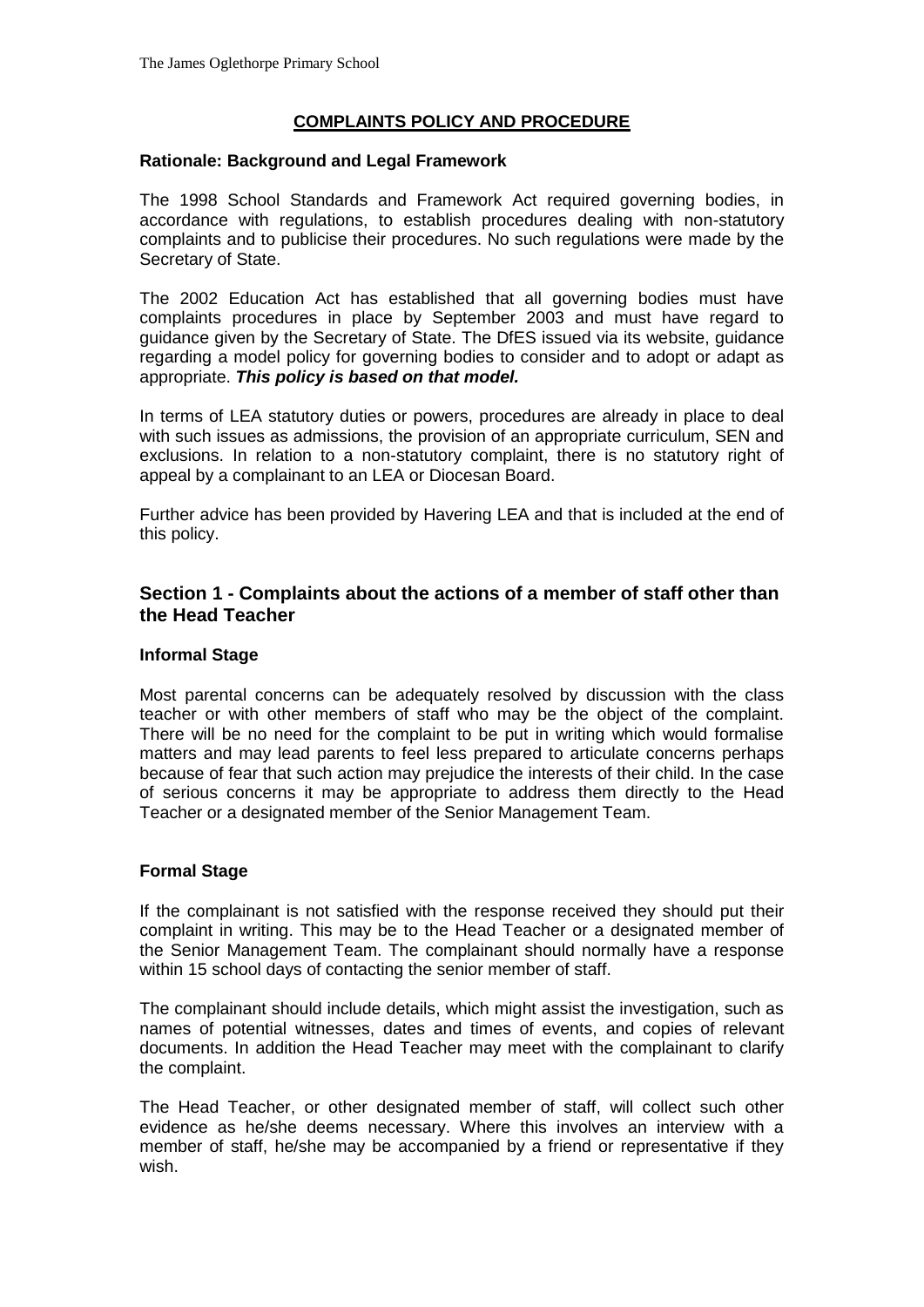The investigation will begin as soon as possible and when it has been concluded the complainant, and the member of staff concerned, will be informed in writing of the outcome.

This may be to the effect that:

- There is insufficient evidence to reach a conclusion, so the complaint cannot be upheld.
- The concern is not substantiated by the evidence.
- The concern was substantiated in part or in full (some details may then be given of action the school may be taking to review procedures etc but details of the investigation or of any disciplinary procedures must not be released).
- The matter has been fully investigated and appropriate procedures are being followed, which are strictly confidential.

The complainant will be told that consideration of their complaint by the Head Teacher is now concluded.

If the complainant is not satisfied with the manner in which the process has been followed, the complainant may request the Governing Body to review the process followed by the Head (see section 3). Any such request must be put in writing within two school weeks of receiving notice of the outcome from the Head Teacher, and include a statement specifying any perceived failures to follow procedure.

If the complainant considers that the decision of the Head Teacher is perverse, or that the Head Teacher has acted unreasonably in considering the complaint, then the complainant may bring a complaint against the Head Teacher as detailed in section 2 below.

# **Section 2 - Complaints about the actions of the Head Teacher**

# **Informal Stage**

The complainant is usually expected to arrange to speak directly with the Head Teacher, except in the case of serious concerns when it may be appropriate to raise them directly with the Chair of the Governing Body. Many concerns can be resolved by simple clarification or the provision of information. If the matter is not resolved, if both parties agree, then a third party may be invited to act as a mediator at a further meeting.

## **Formal Stage**

If the complaint is not resolved at the informal stage the complainant must put the complaint in writing to the Chair of the Governing Body who will arrange for its investigation.

The complainant should include details, which might assist the investigation, such as names of potential witnesses, dates and times of events and copies of relevant documents. In addition the complainant will be invited to meet with the chair to present oral evidence or to clarify the complaint. The Chair will collect such other evidence as is deemed necessary. This may include the interviewing of witnesses and others who may provide relevant information.

The Head Teacher will be provided with a copy of the complaint and any additional evidence presented by the complainant or collected by the Chair.

Once there has been an opportunity for the Head Teacher to consider this, he/she will be invited to meet separately with the Chair, in order to present written and oral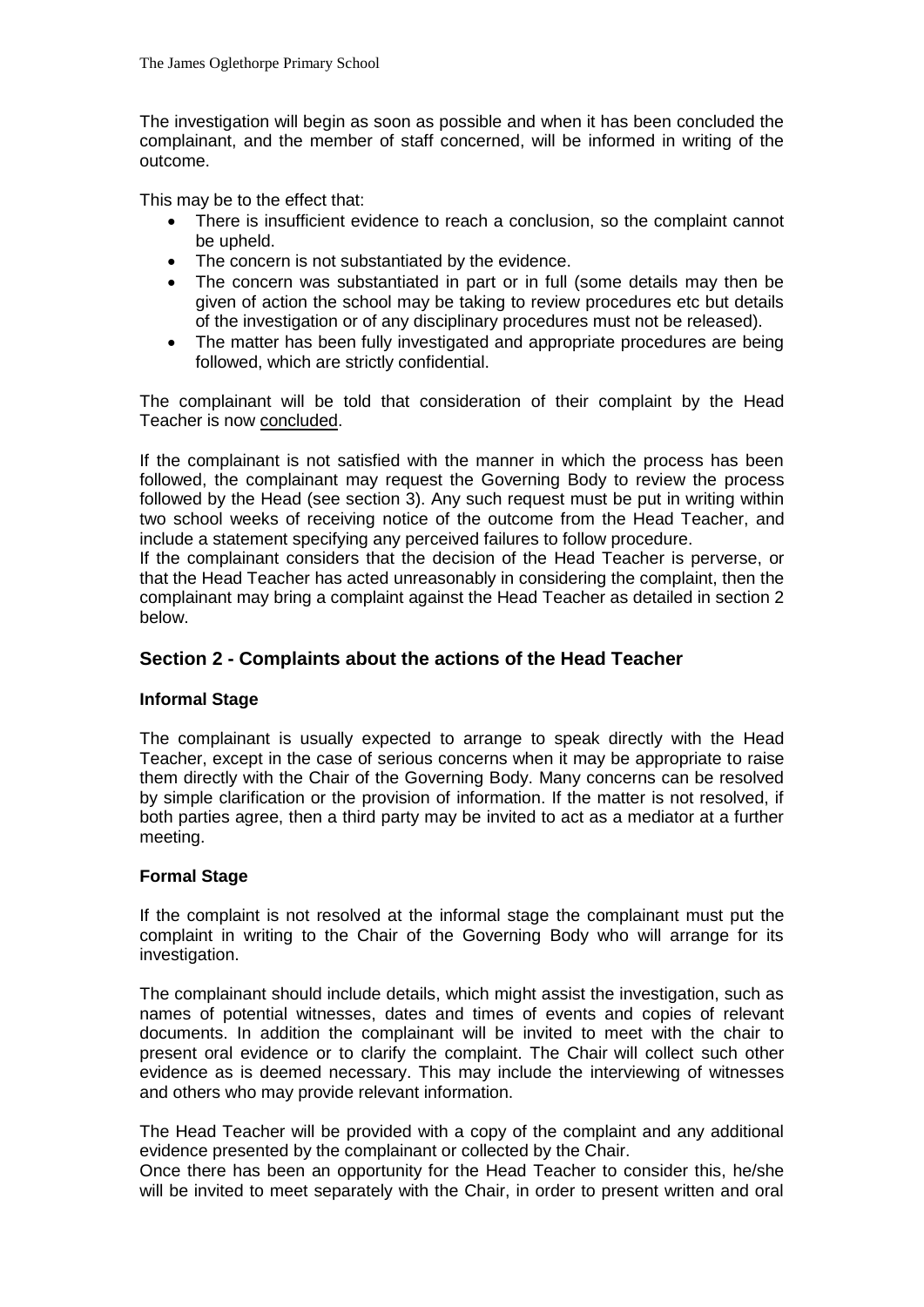evidence in response. The Head Teacher may be accompanied at this meeting by a friend or representative.

When the investigation has been concluded, the complainant and the Head Teacher will be informed in writing of the outcome. The complainant will not be informed of any disciplinary/capability action. The whole process should be concluded within 20 school days.

The complainant will be told that consideration of their complaint by the Chair is now concluded.

If the complainant is not satisfied with the manner in which the process has been followed, the complainant may request that the Governing Body review the process. Any such request must be made in writing within 2 school weeks of receiving notice of the outcome from the Chair, and include a statement specifying any perceived failures to follow the procedure.

## **Section 3 - Review of Complaint's Process by Governing Body Panel**

Any review of the process followed by the Head Teacher or the Chair of Governors shall be conducted by a panel of three members of the Governing Body. It should be noted, however, that if any of the governors have been involved directly or indirectly with the case then they must not form part of the panel.

The panel is established to review the process not the decision taken by the Head Teacher or Chair of Governors, following the receipt of a formal complaint. However, when a parent writes to the panel seeking a review it will not be clear until the panel meets, whether or not this is a matter of process or simple dissatisfaction with the decision reached. The first task of the panel, therefore, is to determine the nature of the request.

If the panel forms the view that it is a matter of the complainant being dissatisfied with the decision reached then the panel will not take the matter any further\*. If however, the complainant is concerned that the process undertaken by the Head Teacher or the Chair of Governors was not in accordance with the published process then the panel will continue their review.

The panel may receive evidence from the complainant orally, who may be accompanied by a friend or relative, or representative if they wish, and/or in writing. The complainant may submit relevant documentary evidence. In addition, the panel will meet separately with the Head Teacher or the Chair, as appropriate, to receive an account of the procedure which has been followed. This account may be presented orally and in writing. The panel will also have access to the records kept of the process followed.

The complainant and the Head Teacher or the Chair, as appropriate, will be informed in writing of the outcome, normally within 20 school days from the beginning of the review.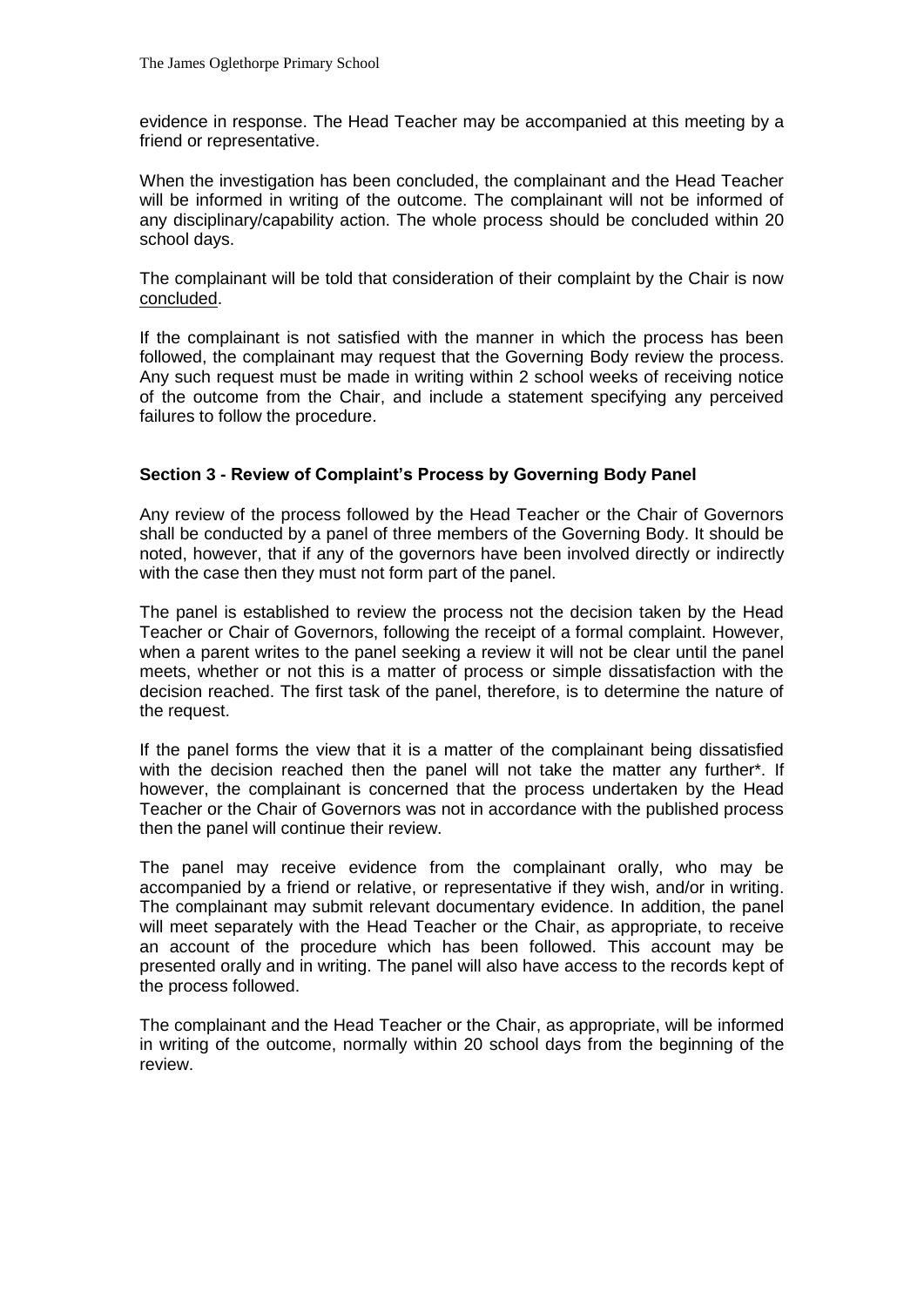This may be to the effect that:

- There is insufficient evidence to reach a conclusion, so the complaint cannot be upheld
- The concern is not substantiated by the evidence
- The concern was substantiated in part or in full, but that the procedural failure did not affect the outcome significantly, so the matter is now closed
- The concern was substantiated in part or in full and the Governing Body will take reasonable steps where practical to prevent a recurrence or to rectify the situation.

*\*The nature of the complaint may give the panel cause to consider it in the best interests of the school to review even if it is clear that it is not about due process. It must be made clear to all parties that the panel is not empowered to overturn the judgement of the Head Teacher or Chair but could refer it back for*  further consideration if they feel uneasy about the initial judgement. Should *they review the case on this basis they will follow the same procedure as laid down for the Chair of Governors in investigating a complaint against the Head Teacher.*

## **APPENDICES FOR PARENTS**

Attached to this model policy is a model complaint form that parents may use.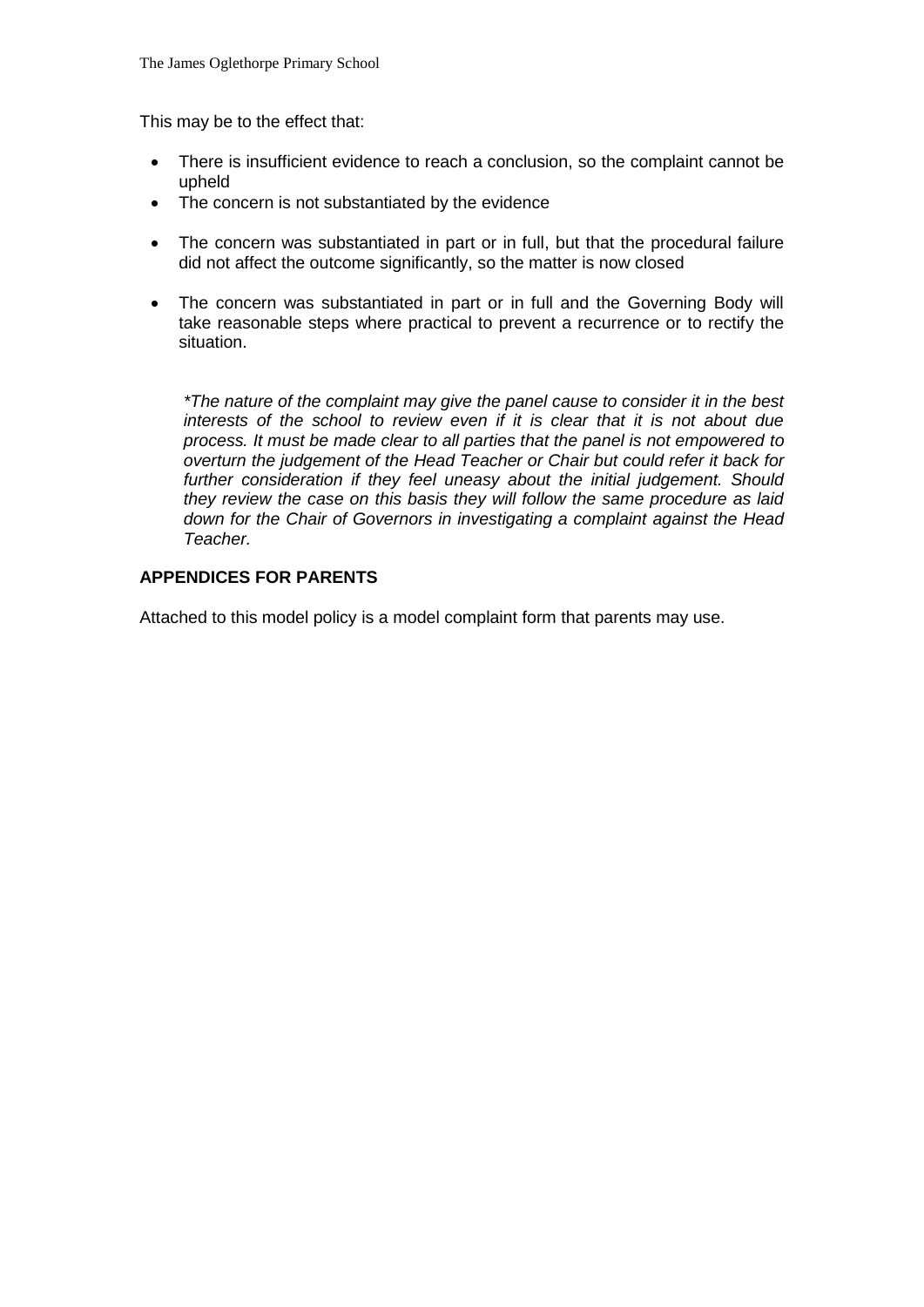$\mathsf{r}$ 

# **The James Oglethorpe Primary School Complaint Form**

Please complete this form and return it to the Head Teacher who will acknowledge its receipt and inform you of the next stage in the procedure.

| Relationship with school [e.g. parent of a pupil on the school's roll]:                                                            |
|------------------------------------------------------------------------------------------------------------------------------------|
| Pupil's name [ if relevant to your complaint ]:                                                                                    |
| Your Address:                                                                                                                      |
|                                                                                                                                    |
| Daytime telephone number:<br>Evening telephone number:                                                                             |
| Please give details of your complaint, [including dates, names of witnesses etc], to<br>allow the matter to be fully investigated: |
|                                                                                                                                    |
|                                                                                                                                    |
|                                                                                                                                    |
|                                                                                                                                    |
|                                                                                                                                    |
|                                                                                                                                    |
|                                                                                                                                    |
|                                                                                                                                    |
| You may continue on separate paper, or attach additional paperwork, if you wish.<br>Number of Additional pages attached =          |
|                                                                                                                                    |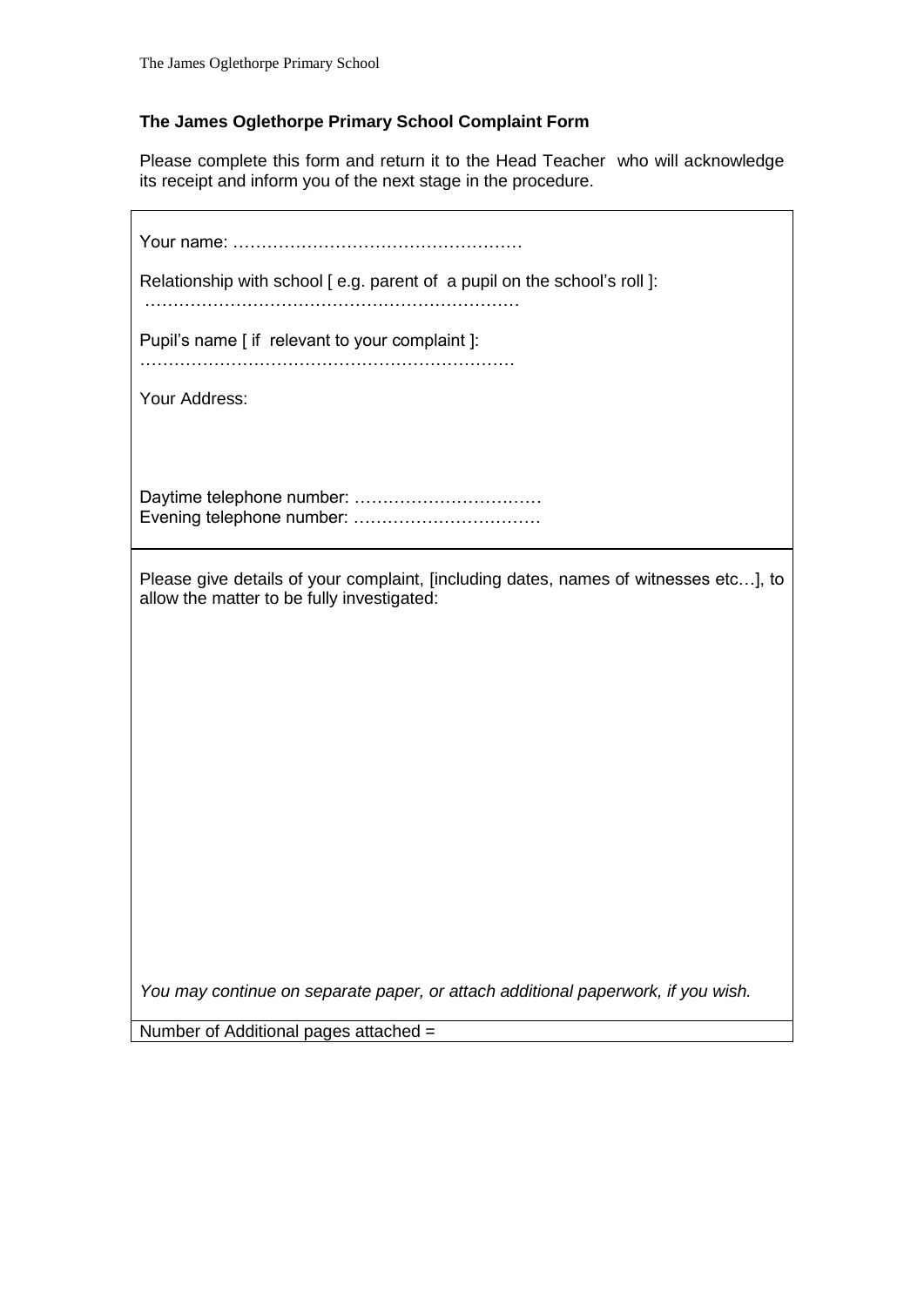What action, if any, have you already taken to try to resolve your complaint? [i.e. who have you spoken with or written to and what was the outcome?]

| What actions do you feel might resolve the problem at this stage? |  |
|-------------------------------------------------------------------|--|
|-------------------------------------------------------------------|--|

Signature: \_\_\_\_\_\_\_\_\_\_\_\_\_\_\_\_\_\_\_\_\_\_\_\_\_\_ Name: \_\_\_\_\_\_\_\_\_\_\_\_\_\_\_\_\_\_\_\_\_\_\_\_\_\_

Date: \_\_\_\_\_\_\_\_\_\_\_\_\_\_\_\_\_\_\_\_\_\_\_\_\_\_\_\_\_\_

*School use only:* Date Form received: Received by: Date acknowledgement sent: Acknowledgement sent by:

| Complaint referred to: |  |  |
|------------------------|--|--|
| Date:                  |  |  |